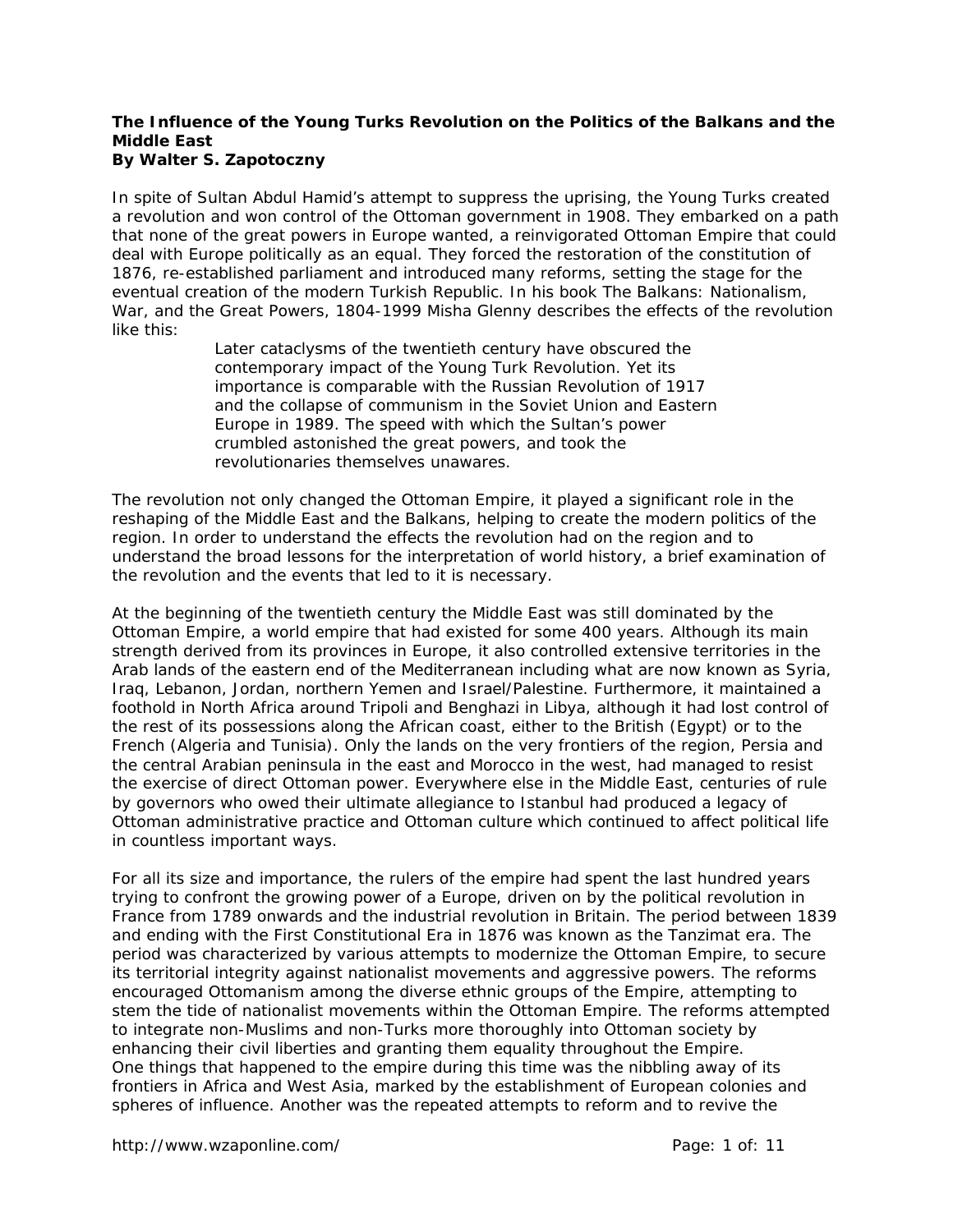Ottoman imperial structure, to better to defend itself against foreign domination. By the beginning of the twentieth century these reforms had done much to transform the legal, military and administrative practices throughout the empire. The reforms were instituted at the expense of allowing Europe an increasing economic and cultural presence, and of stirring up incipient nationalist movements among many of its subject peoples, like the Armenians of Anatolia and the Maronite Christians of Lebanon. The effect of these developments intensified greatly in the years just before 1914.

A series of Balkan wars led to the loss of most of the empire's remaining possessions in Europe, while the Italians took advantage of Ottoman weakness to make a sustained attack on the region around Tripoli in North Africa. Meanwhile, the Young Turk Revolution of 1908 had brought to power a group of officers and officials dedicated not only to the accelerated reform of Ottoman institutions but also to a budding Turkish nationalism which threatened to drive a wedge between the Turks who controlled the empire and the Arabs who had previously been regarded as their main partners. This placed something of a strain on the loyalties of many Arab army officers and civil servants, although very few of them went so far as to argue the need for a state, or states, of their own. Roger Owen writes, "It was difficult for them [Arabs] to imagine a world without the Ottoman sultan as their political and (if they were Muslims) their religious leader. It was equally obvious that the Ottoman state – with its army, its flag and its embassies in Europe – was their only protector against further European encroachment." Nowhere was this better understood than in Palestine, where Arab concern that the Ottomans were not doing enough to contain Jewish immigration and Zionist colonization was tempered by the realization that turning away from the Ottomans to a great power like the British or the French for support would be like jumping from a familiar frying-pan into a still more dangerous fire.

After the Ottomans' humiliating defeats by western powers, self doubt and questioning became the order of the day. Since the loss of Hungary in 1699 the empire had entered on a long period of territorial disintegration. By the 1850s the empire was falling away at the edges. While the loss of territory was significant, Ottoman decline was more pronounced internally and economically, due largely to rapid population increase and the refusal of the government to modernize. The phrase "sick man of Europe" was a term, commonly attributed to Tsar Nicholas I of Russia, referring to the Ottoman Empire that was increasingly falling under the financial control of the European powers and had lost territory in a series of disastrous wars. In *The Turks in World History*, Carter Findley writes, "While the Turkic peoples of Inner Eurasia and the Caucasus faced incorporation into empires ruled by non-Muslims and formulated their responses to modernity in those contexts, the Turks of the Ottoman Empire responded to similar threats by trying to defend and modernize an Islamic state that ruled over non-Muslims."

Ottoman intellectuals initially promoted their conclusion that Ottomans had been overcome by infidels who had mastered the new technology of war. Later they praised the Russian example of westernize and insisted that the Ottomans imitate their eastern neighbors. Many felt that if Russia could westernization then it should be an easy mission for Ottomans to accomplish. Exploring new technology through European works, most of which dealt with military science, came to be regarded as an avenue to understanding the new world. Two prominent characteristics emerged from this new approach.

The first was that modernization was to be part of the Islamic fabric, and the second was that the only purpose of westernization was the attainment of superiority over the West. This was to be accomplished through the adoption of western technology. Interaction with Western Europe was initially undertaken solely as a means for gaining an understanding of superior technology. However, contacts with Europe and ventures into modernization in the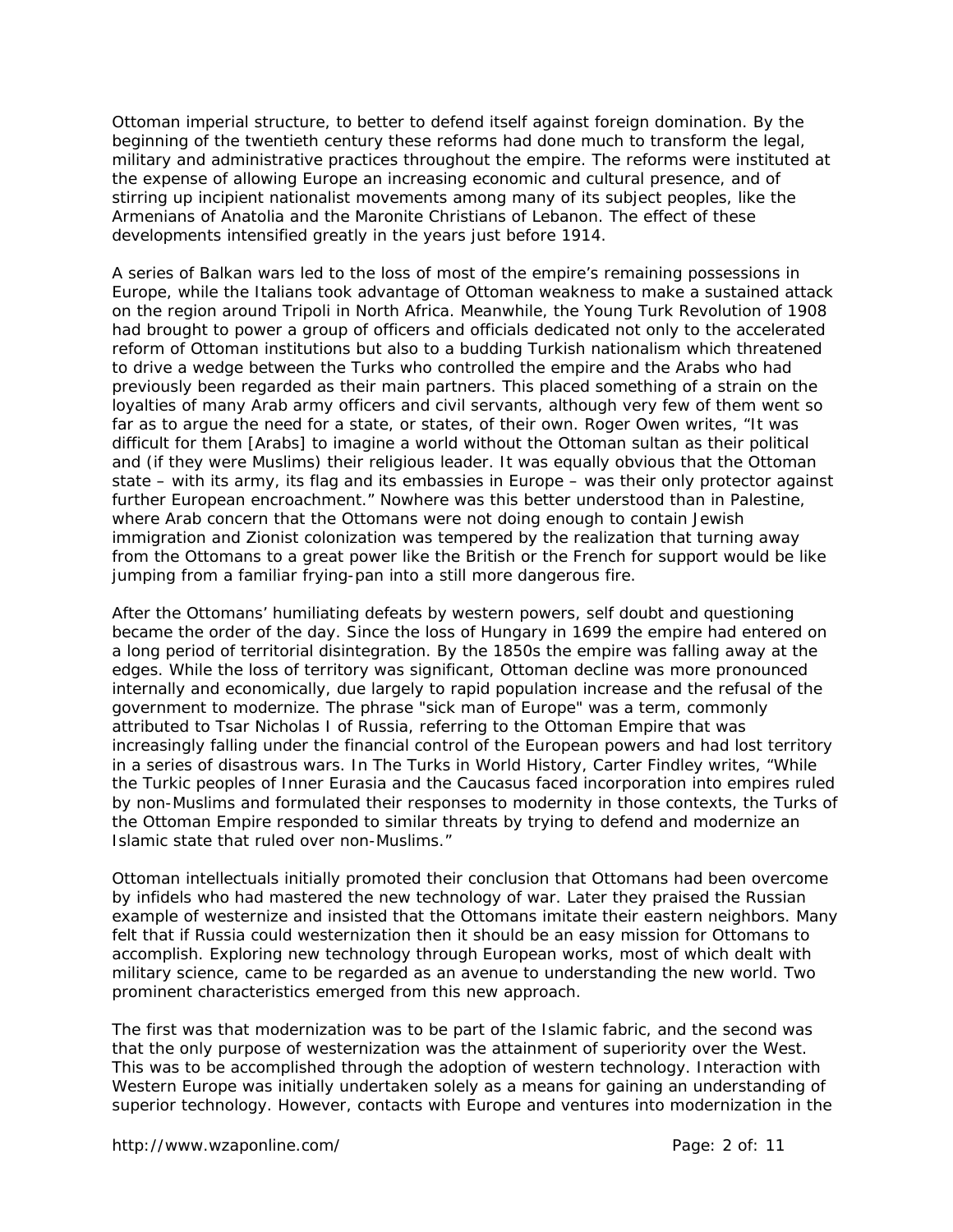form of imitating the West produced unexpected results in the mid-nineteenth century. A consequence of the intellectual exposure to Europe was the emergence of a distinguished group of intellectuals who envisaged an ideal society much different than the one they had at home. For Ottoman statesmen this was a dreadful as well as unexpected outcome. In his book *The Young Turks in Opposition: Studies in Middle Eastern History* M. Sukru Hanioglu writes, "…the movement [Young Turk] was a link in the historical chain of Ottoman westernization and bureaucratic modernization and represented the modernist wing of the Ottoman intelligentsia and bureaucracy."

To acquire western knowledge, The Ottoman government sent students to Paris to study the latest scientific advances, renting mansions so as to house them outside the city. Students were required to speak only Turkish and Arabic among themselves. They were instructed by the most capable French professors so that they might not be unduly influenced by what the government felt were detrimental values of a foreign culture. Ottoman statesmen were deeply disturbed by the revolutions in Europe, starting with the French Revolution of 1789 and continuing with the revolutions in France in 1830. They warned against acquiring anything else other than superior technology from Europe. Even so, the mental transformation of Ottoman intellectuals exposed to western thinking was ensuring social change. As soon as Ottoman intellectuals became exposed to western life and culture, they perceived profound differences between these and their own civilization. They felt constricted by their own intellectual structure and, with a sense of inferiority, celebrated what they saw in the West. According to Hanioglu, in 1897 the Young Turks theorist Abdullah Cevdet wrote this:

> Our sovereign and our government do not want the light to enter our country, they want all people to remain in ignorance, on the dunghill of misery and wretchedness; no touch of awakening may blaze in the hearts of our compatriots. What the government wants is for the people to remain like beasts, submissive as sheep, fawning and servile as dogs. Let them hear no word of any honest lofty idea. Instead let them languish under the whips of ignorant gendarmes, under the aggression of shameless, boorish, oppressive officials.

Originating from the secret societies of progressive university students and military cadets the Young Turk movement was driven underground after the Sultan annulled the constitution in 1878. The organization emerged as an intellectual opposition to the regime of Sultan Abdul Hamid II in 1898. Operating largely from Paris, and lead by Ahmed Riza and Sabahheddin Bey, they published journals that spread the word of reform. Until 1902 the only solution the Young Turks envisioned was to educate the masses about their goal of replacing the regime of Abdul Hamid II with a dictatorship of intellectuals. The emerging new group hesitated to adopt a revolutionary course at its first Congress in 1902. The importance of education was frequently underscored in journals proposing to members in small towns that they embark upon educational projects.

The Young Turks became a truly revolutionary movement with the creation of the Committee of Union and Progress (CUP) as an organizational umbrella in 1906. In that same year the Ottoman Freedom Society (OFS) was established in Thessalonica, a district of Macedonia, by Mehmed Talat. The organization actively recruited members from the Turkish Third Army base. In September 1907, OFS announced they would be working with other organizations under the umbrella of CUP. In reality, the leadership of the OFS would exert significant control over the CUP.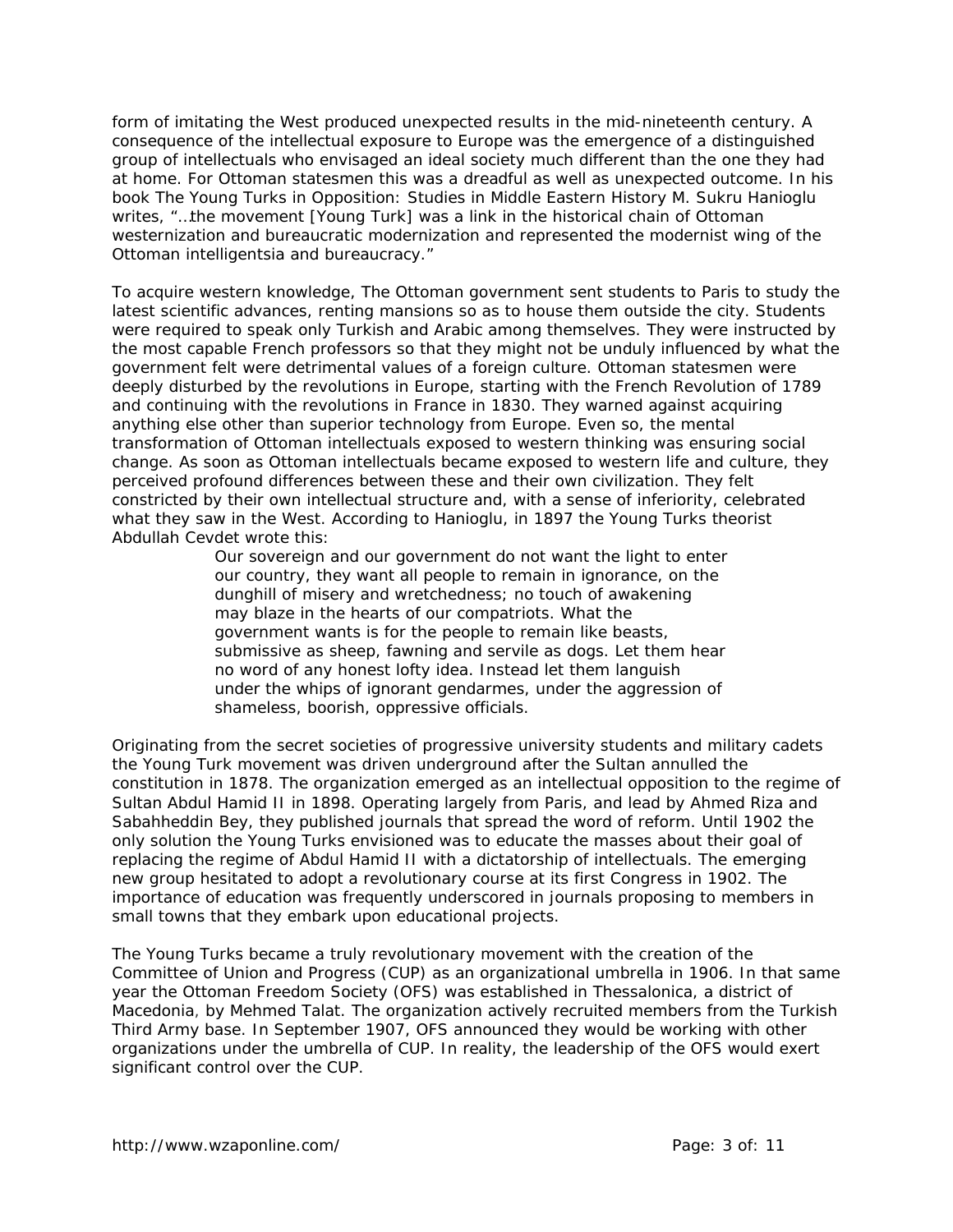The Second congress of the Ottoman opposition took place in Paris, France in 1907. Opposition leaders including Ahmed Riza, Sabahheddin Bey, and Khachatur Maloumian of the Armenian Revolutionary Federation (ARF) were in attendance. The goal was to unite all the parties, in order to bring about the revolution. Two of the most important revolutionary groups trying to overthrow Sultan Abdul Hamid II had been the Armenian Revolutionary Federation and the Committee of Union and Progress. Hoping that if the Young Turks came to power, autonomy would be granted to the Armenians, the ARF joined with the CUP.

The reorganization of the movement created an effective Young Turk committee in the CUP that adopted activist tactics and set their goals at revolution. They recruited individuals prepared to sacrifice themselves for the restoration of the constitution of 1878 and the reestablishment of parliament. The leaders set about creating a network of branches and correspondents that would enable them to spread extensive propaganda. Their success at this endeavor prompted them to take further steps in the preparation for a revolution. Although the old CUP organization had succeeded in establishing a branch in Salonica in 1896, neither this city nor Macedonia became a center of Young Turk activities during the early days of the Young Turk movement.

The Ilinden Revolt of 1903 and the subsequent application of reforms by the great powers made Macedonia one of the most troublesome issues of European diplomacy, and a hotbed of Ottoman dissidence. The application of the reform program and the establishment of foreign control over the region provoked great resentment among the Muslim elites and people in Macedonia. In order to take advantage of the local resentment, the Young Turks decided to expand their activities in Macedonia and aligned the Ottoman Freedom Society with the CUP. Both organizations continued to work as autonomous bodies directing branches of the movement then eventually merging. The Young Turk movement enjoyed a strong network concentrated in a particular region of the Ottoman Empire.

Branches of self-sacrificing volunteers were created who wished to carry out special actions. The Commitee of Union and Progress was to be responsible for taking care of the family of any self-sacrificing volunteer killed in action, and also for publishing a pamphlet describing his self-sacrifice and for holding anniversary ceremonies at his tomb to pay tribute to his service. In order to encourage members to carry out assassinations, they changed the rules for enrollment. Two alternatives were proposed to the prospective candidates: either to serve for a year as a candidate and then become a real member, or to offer a sacrifice to the committee and thereby become a member immediately. Another innovation was a new oath-taking ceremony that was more emotional and awe-inspiring. One major concern of the leaders was to create a strike force for the revolutionary movement. Although they still believed that the organization should be open to all who wanted to join, they decided that it was absolutely necessary to limit membership in the strike force to young officers.

The CUP organization started recruiting both junior officers and civilians to serve in strike forces in the mountains and in large cities. They assigned most of these people to selfsacrificing volunteer branches. In 1907 Mustafa Kemal, who would go on to become the first President of Turkey, was promoted to the rank of captain and was assigned to the Turkish Third Army in Manastır. It was during this period he joined the Committee of Union and Progress. The volunteers were to act immediately when given assignments by their local branch. In the cities junior officers were recruited to help carry out assassinations.

The Committee of Union and Progress succeeded in establishing an extremely effective network for carrying out its program of revolution. Before the merger, the Ottoman Freedom Society had only a single branch, located in Manastir. As a result of the work of the CUP headquarters they established centers in numerous cities and towns throughout the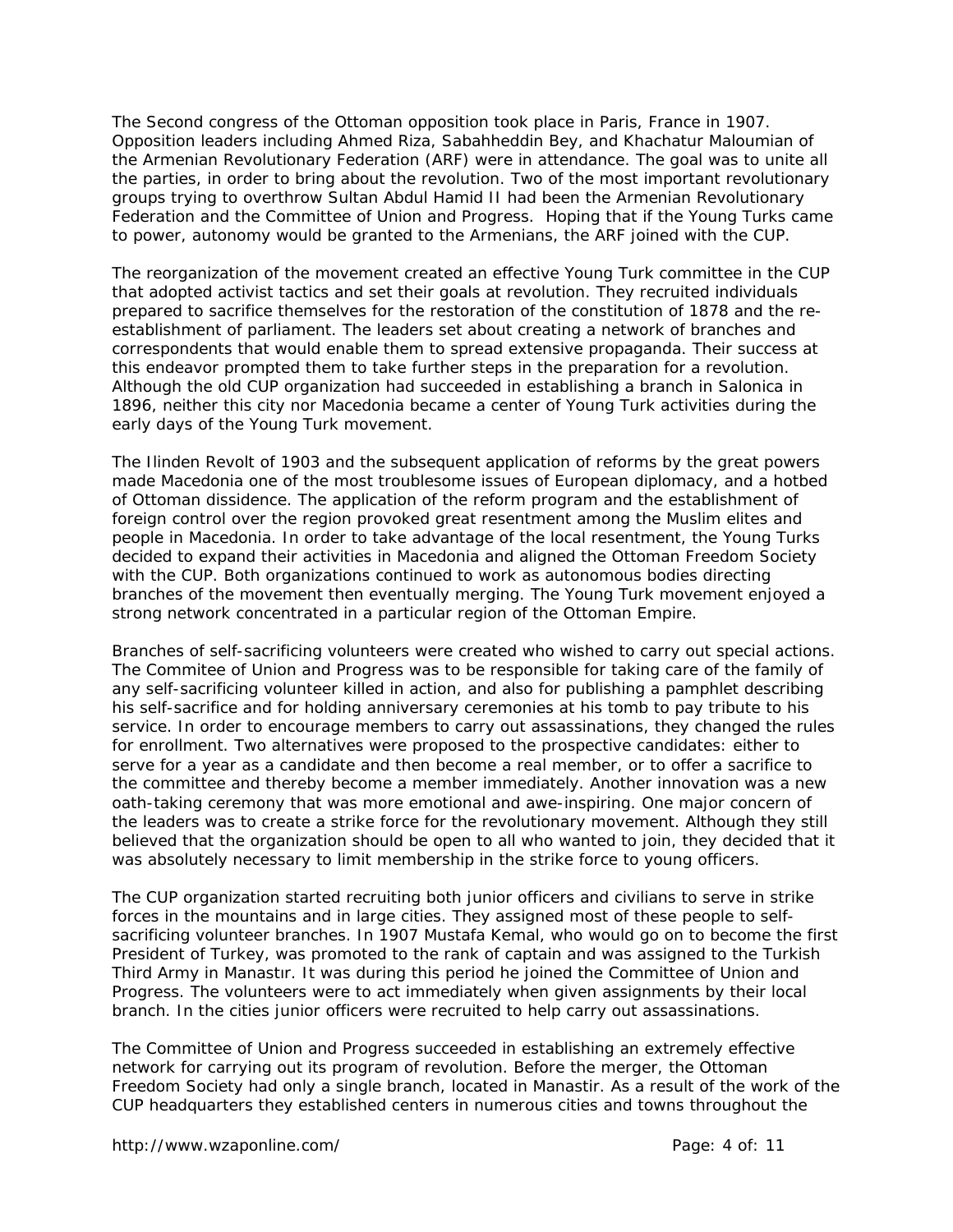empire. Once it became clear that the revolutionary movement had taken root in Macedonia, the CUP decided to disseminate active propaganda in Izmir. Although the committee had already decided that it would commence the revolution in Macedonia, it continued its efforts to establish branches in the other parts of the empire. Each of these branches would assist the committee by performing various tasks once the time came.

Beginning in 1908, the CUP began to contemplate seriously the opening of the last phase of its campaign for revolution. Until this change, it was a political opposition movement that had no clear political aims other than replacing the sultan's regime with a parliamentary one. Parliamentary government was not in itself the most important aspect of the Young Turks' ideal regime. Hanioglu writes, ""Under the strong influence of European elitist theories of the late nineteenth century they tended to look down on a parliament as a crowd. Former Young Turk propaganda, which reflected a strong commitment to Social Darwinism, positivism, and elitism and promoted ideal society based on these ideas, fell short of convincing its sympathizers of the need for revolution." However, everything needed for revolution was in place.

By 1908, the Young Turks had an appropriate revolutionary program and a cadre of disciplined and zealous self-sacrificing volunteers. It had constructed a network of branches that covered the European provinces and enabled it to carry out propaganda campaigns with ease and effectiveness. Inside Macedonia the committees were engaged in ongoing negotiations with most of the important active organized groups while in Europe it had in place an external headquarters to inform, influence, and persuade European public opinion. In another important preparatory move, the CUP obtained a secret document from the heir apparent to the Ottoman throne Mehmed Resad Efendi, promising that he would remain loyal to the constitutional regime. This document would be used in the event of the dethronement of Abdul Hamid. All that remained was to spark the revolution.

On May 13, 1908 the leadership of the CUP, and scale of its organization had increased to the point where its members could say to the Sultan that the 'Dynasty will be in danger' if he did not bring the constitution back. With the intention of crushing the movement, the palace called some of the military leaders who supported the movement back to the capital and dispatched teams of investigators to Macedonia. While the CUP deliberated about carrying out assassinations as a response to the investigations and the arrest of its members, rumors were floated of an agreement to partition Macedonia reached by Edward VII of England and Nicholas II of Russia. These rumors prompted the Young Turks to accelerate its plan to mobilize political bands. Deploying bands was a way to save the military CUP members who were summoned to Istanbul for further investigation.

For twenty days, beginning on July 3, 1908, the revolutionary forces in various towns carried out a series of assassinations that sowed fear in government circles. The Monastir branch assumed control of the military aspects of the uprising. The CUP National Battalions continued to increase their numbers with fresh recruits. The Monastir branch succeeded in persuading local Muslim bands and army deserters in the mountains to join. All attempts of the palace to put down the rebellion proved futile, and on July 21, 1908 the CUP Internal Headquarters assumed command of the revolution's forces, instructing all branches to strike the final blow. When the rebels proclaimed the constitution in one town after another, the impotent sultan yielded, issuing an imperial decree reinstating the constitution of 1876 and inviting the parliament to convene.

In the first warning the CUP stated that it harbored no personal grudge and enmity toward the sultan, but warned Abdul Hamid that in the event of the postponement of the restoration of the constitution blood will shed and the dynasty will be in danger. The CUP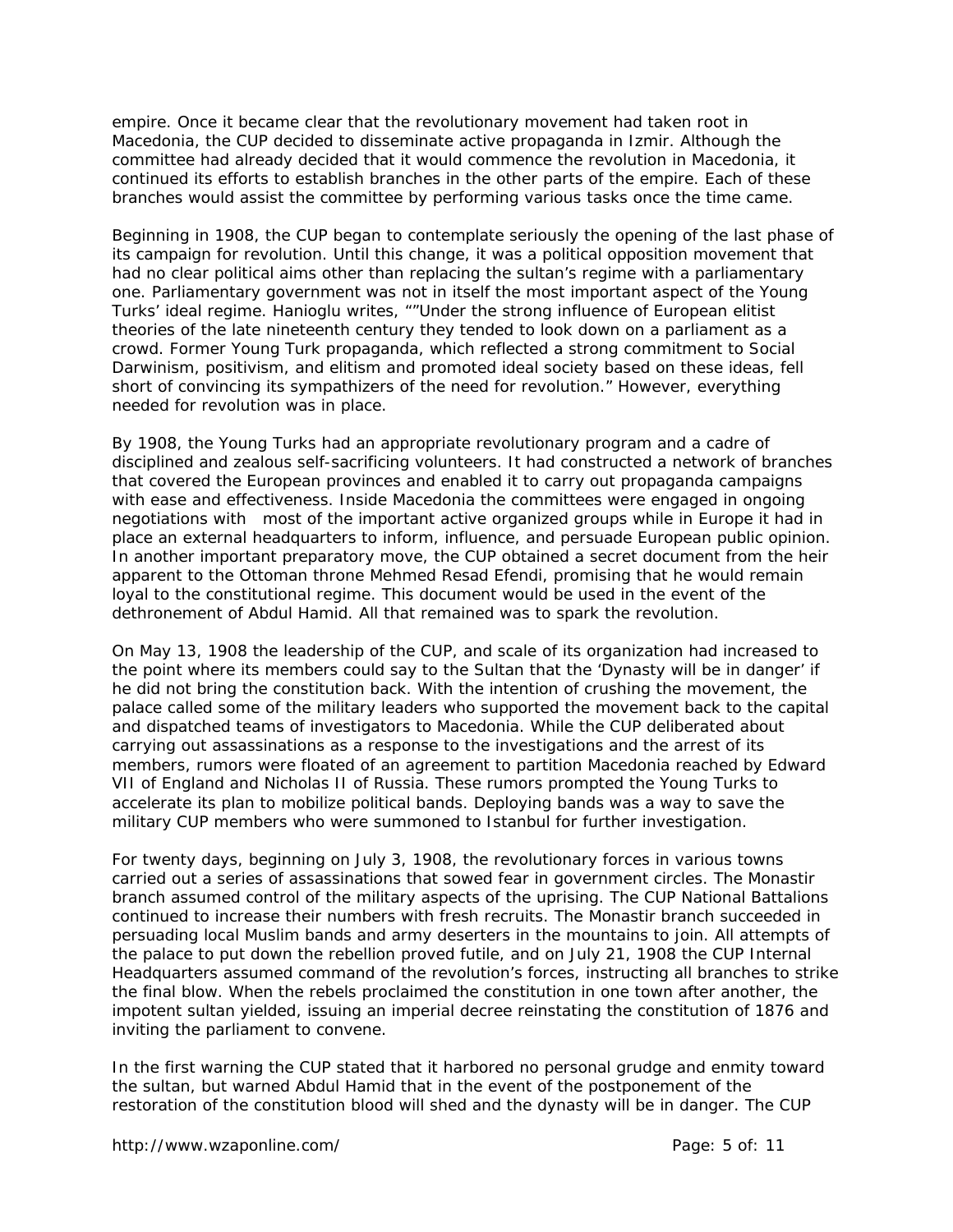Resen National Battalion roamed the hills and visited villages to recruit more members. For the last time, the government decided to attempt to put down the rebellion in Macedonia. They ordered Semsi Pasha, an Albanian general, to command the government troops that were soon to arrive. Shortly reservist battalions had become members of the CUP.

The CUP won all battles of all fronts. It started the revolution by sending out armed bands and carrying out assassinations. The government's every effort to check the revolutionary activity was in vain. The Imperial government could not even mobilize a force to pursue the insurgents. The Young Turks paralyzed the civil administration in Macedonia and became a state within a state in the three provinces. By carrying out active propaganda, the committee reassured the Great Powers that their movement was liberal, that it was not against Christians or Europe, and that everybody would benefit from a change of regime in the Ottoman Empire. The events following Semsi Pasha's murder showed that the CUP had gained the upper hand in Macedonia and that nothing could be done to reverse that fact. The Palace was in panic, the government was powerless, and the local authorities were totally incapable of executing any instructions directed against the CUP.

Within days celebrations broke out all over the Empire like an enormous tidal wave. Halide Edib, a future feminist writer, described the event as, "radiating something extraordinary, laughing, weeping in such intense emotion that human deficiency and ugliness were for the time completely obliterated." Muslims joined their Armenian compatriots to attend services for victims of the 1896 massacres. On July 26, 36,000 people massed in front of the Yildiz palace in Istanbul carrying banners reading *Liberty, Equality, Fraternity and Justice*. In Salonika and in Macedonia even more spectacular events were unfolding. In Salonika, a military band struck up the *Marseillaise* (French National Anthem) while the squares filled with people from all quarters of the city. For several days the cafes, the gardens and the squares never emptied as scenes of partying between the different peoples intensified. After embracing the Greek bishop in Serres, Iane Sandanski, one of the leaders of the Macedonian National Revolutionary Movement led his followers into Sandanski, and in an act of momentous symbolism handed his weapons over to the CUP local leaders. Acknowledging the sacrifice, the revolutionary authorities returned the guns whereupon Sandanski and his men proceeded to destroy them.

The overwhelming victory of the CUP in the first elections held under the new regime in November-December 1908, and its consequent control over the parliament, gave the Young Turks a weapon with which to undermine further the government's role. With the parliament and the army under its control it left the court of the sultan with only a limited sphere of influence. The court of the sultan's role in politics came to an end altogether in June 1913, when the CUP finally assumed direct control over the government.

The Young Turks movement was not a movement of the masses. The ideas they promoted penetrated no deeper than the elite. Their ideas, however, played a very significant role in molding the Committee of Union and Progress's policies during their rule, thereby shaping the future of the Middle East and the Balkans. The destruction of the Hamidian regime in 1908 was so complete that no serious opposition group expressed a desire for reinstituting it after the revolution. While a foreign correspondent for the newspaper *Kievskaya Mysl*, Leon Trotsky commented:

The power of the Turkish officers and the secret of their success does not lie in a brilliantly organized plan or conspiratorial talents of diabolical skill, but the active sympathy shown to them by the most advanced classes in society: merchants, craftsmen, workmen, sections of the administration and of the clergy and finally masses in the countryside exemplified by the peasantry. But all these classes bring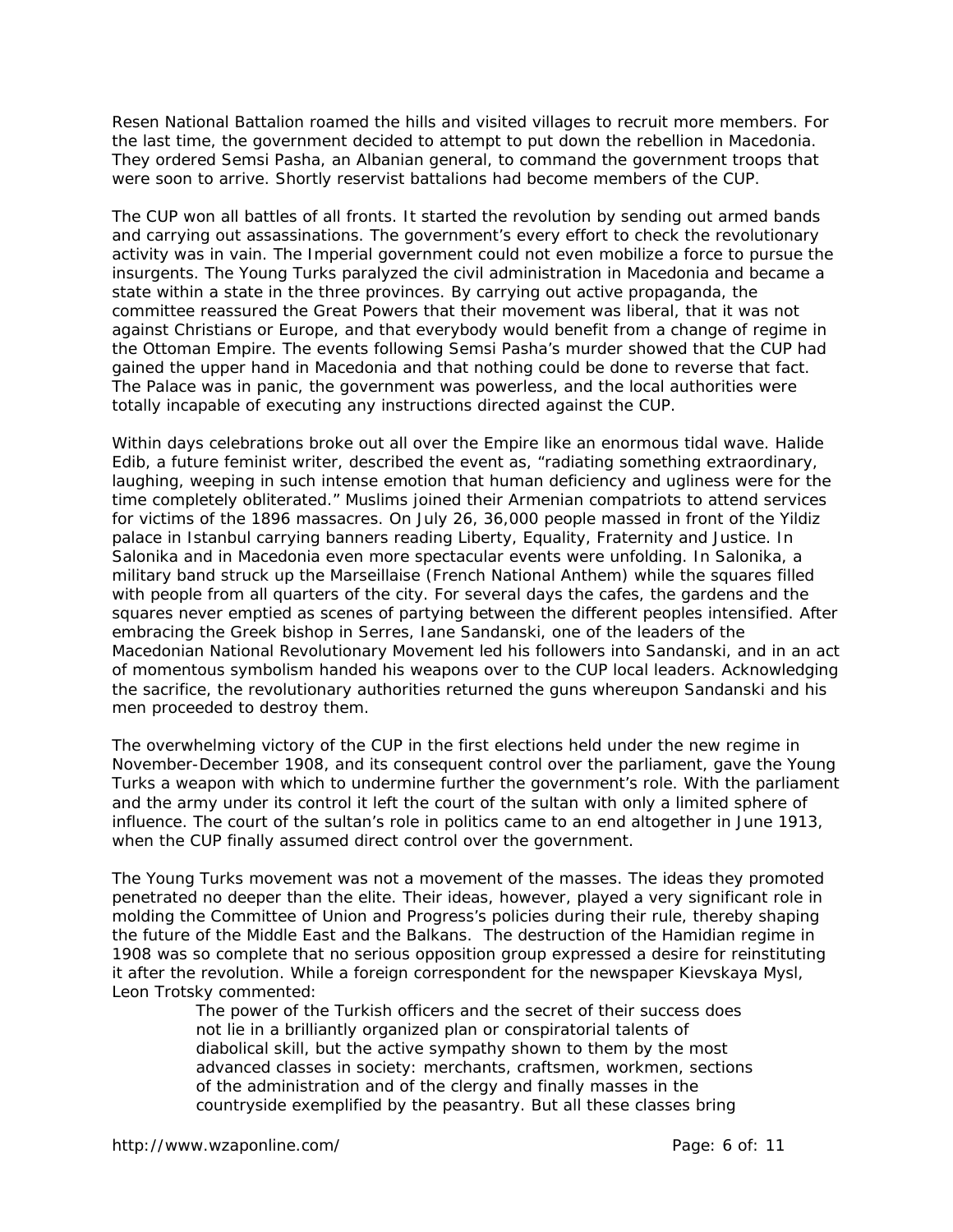with them, not simply their "sympathy" but also their interests, their claims and their hopes. Their social aspirations, stifled for a long time, are now openly expressed while a Parliament provides them an arena to put them forward. Bitter disillusions await those who think that the Turkish revolution is already over. Among those who will be disappointed, will be not only Abdul Hamid but also it would seem the "Young Turk" Party.

After their rise to power, the Young Turks introduced programs that promoted the modernization of the Ottoman Empire and a new spirit of Turkish nationalism. The Young Turks carried out administrative reforms, especially of provincial administration, that led to more centralization. They were also the first Ottoman reformers to promote industrialization. In addition, the programs of the Young Turk regime effectuated greater secularization of the legal system and provided for the education of women and better state-operated primary schools. The Young Turk movement caused power shifts within various Ottoman religious and ethnic groups that had been active as political opposition organizations before the revolution. The Armenian Revolutionary Federation, which had been outlawed, assumed a role of representation in the Armenian community as a political party with deputies. The Sultan's loyal Muslim Albanian elite was replaced by one seeking to unite Albanians of all faiths under one flag in order to obtain autonomy. The right and left wings of the Internal Macedonian Revolutionary Organization became active participants in Ottoman politics with their clubs and deputies. Although these power shifts within the Ottoman communities were a fresh development, all these organizations were part of an opposition movement in which the Young Turk organizations had played an important role.

The Young Turk revolution was a courageous effort against the dictatorship of Sultan Abdul Hamid. In its early stages, its leaders explicitly rejected the path of nationalism. Their goal was to be the end of discrimination and injustice. The revolution was to be the end of group struggles and bloodshed and the end of hatreds. They were tired of hating and wanted to live in peace. Declared that life was something else than constant feud between men speaking different tongues, they believed it was time to work hand in hand for the good of all. However, after over three years of counter-revolution and restoration, the Young Turk revolutionary idealism turned into a regime whose brutality surpassed that of Abdul Hamid. The old espionage had returned, the extortions never ceased, the oppression against non-Moslems had acquired a fresher and more sinister vigor. The measure of freedom that each nationality had once enjoyed was being ruthlessly crushed.

While the Young Turk revolution had temporarily spread harmony among the Empire's constituent peoples, it had no such effect on Macedonia's neighbors in the Balkans, Greece, Bulgaria and Serbia. Glenny described the view of the empire's neighbors as seeing the success of the revolution as a sign of the Empire's extreme weakness and it galvanized their expansionist ambitions. The most immediate blow to the revolutionary movement in the Ottoman Empire was delivered by Bulgaria, Austria-Hungary and Greece.

In October, Prince Ferdinand exploited the political chaos in the Ottoman Empire by declaring Bulgaria fully independent. Within days, Austria-Hungry announced the full annexation of the occupied territories of Bosnia and Herzegovina and before long Greece proclaimed union with Crete. These events, in particular Vienna's annexation of Bosnia, created extreme concern among Ottoman military leadership, the real power behind the CUP. From this time forth, any Christian demands which looked like secessionism were rejected. In response, the guerrillas in Macedonia took to the hills once more. The positive developments in domestic affairs created by the Young Turks were largely overshadowed by the movement of internal policy away from their revolutionary ideas and the disastrous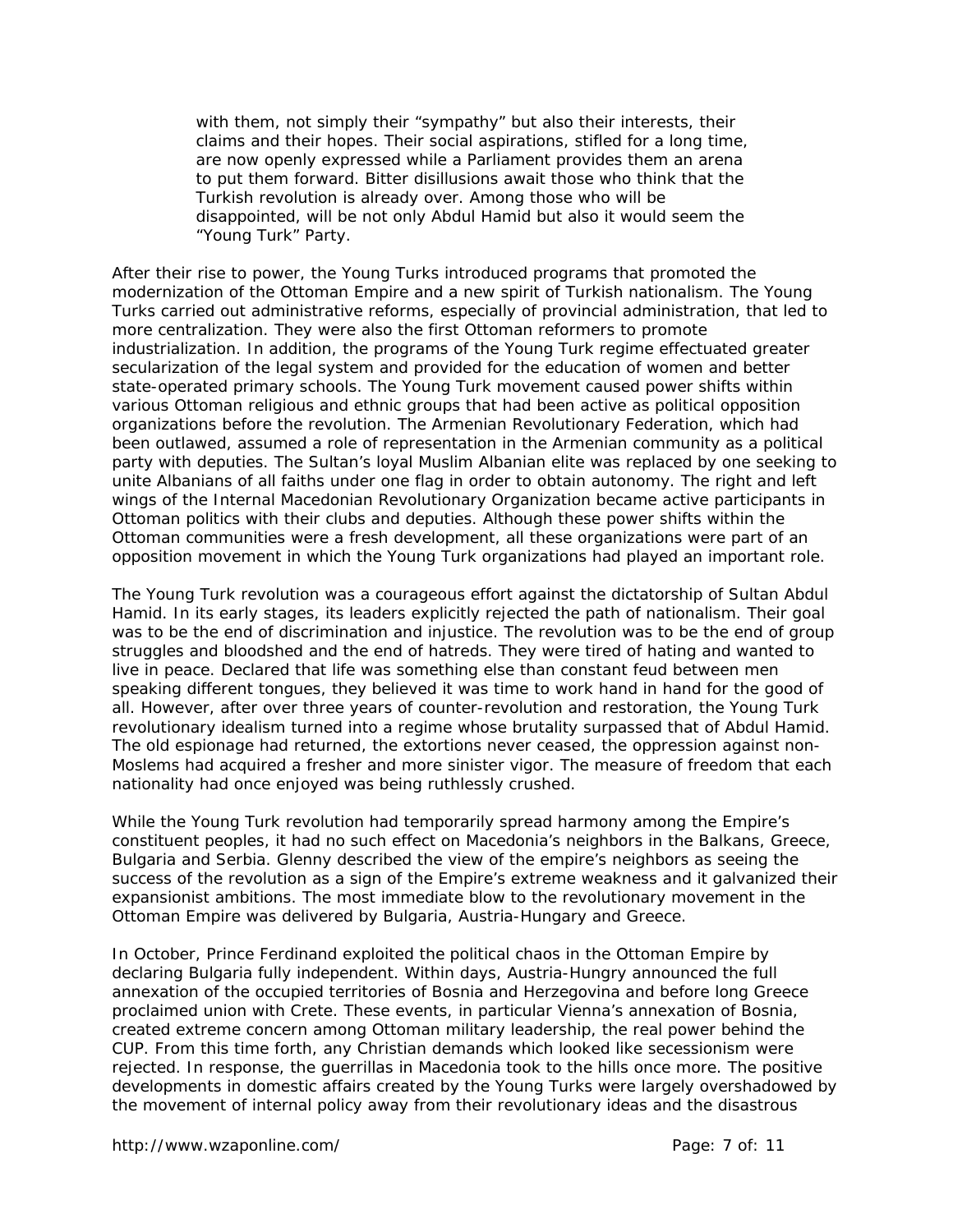consequences of the regime's foreign policy decisions. Their decision to enter the war on the side of Germany proved to be their downfall.

From the revolution to the crisis that led to World War I, Turkey had close relation with the two continental powers. Turkey had the closest relationships with Britain, its chief protector against Russian expansion, and Germany, which had increasingly substantial economic interests in the Middle East, including a Berlin-to-Baghdad railway. Prussia had been given responsibility for training the Turkish Army as early as 1822 and new government continued this relationship. In 1913, when German General Otto Liman von Sanders arrived in Constantinople as head of his country's military mission, he found himself also named Chief of Staff of the Turkish army.

As a balancing measure, the Young Turks invited Britain to take charge of upgrading their navy. They placed an order for two new dreadnoughts to be built in England. The purchase was so popular with the people of Turkey that much of the money was raised through public fund-raising drives. The outbreak of World War I meant the end of Turkey's long isolation. What was not at all clear at the time was which side it would embrace, if any. When the summer crisis of 1914 rose to its climax, a crew of Turkish seaman was in Britain, ready to take possession of the first of the new dreadnoughts. First Lord of the Admiralty Winston Churchill announced that his country was confiscating both ships. Churchill's announcement provoked outrage in Constantinople. Meyer offers an explanation for Turkey's eventual commitment: "In the end, it came down to a matter of ships, of British blundering, and of German bullying." At the beginning of August, with the start of the war only hours away, the Turkish government proposed a formal alliance with Germany.

Turkey, weak though it had become, remained the only great power in the eastern Mediterranean. Its revival under the Young Turks had awakened ancient south European fears, which its defeat in the Balkan Wars had not quelled. Its alliance with Germany and Austria and its entry into the war had reinforced them. The reputation of the Turk as a fighting man had never dulled. Ottoman forces, under the Young Turks, had undertaken a program of modernization that promised to make better use of the fighting characteristics of the Turkish soldier. The army put thirty-six divisions into the field. The Turkish soldier fought with endurance and tenacity, as was witnessed at Gallipoli where the Turkish forces, under the leadership of Mustafa Kemal, drove off the Australian and British forces.

Another disastrous decision for the regime came in 1915 when the [Young Turks government](http://www.naqshbandi.org/ottomans/modern/young%20turks.htm) resolved to deport the whole Armenian population of about 1,750,000 to Syria and Mesopotamia. It regarded the Turkish Armenians, despite pledges of loyalty by many, as a dangerous foreign element bent on conspiring with pro-Christian enemies to upset the Ottoman campaign in the east. In what would later be known as the first genocide of the 20th century, hundreds of thousands of Armenians were driven from their homes, massacred, or marched until they died. The death toll of Armenians in Turkey is estimated to have been between [600,000 and 1,500,000](http://www.naqshbandi.org/ottomans/modern/researcher.htm) in the years from 1915 to 1923. Tens of thousands emigrated to Russia, Lebanon, Syria, France, and the United States, and the western part of the historical homeland of the Armenian people was emptied of Armenians.

Though the Young Turks had disappointed many of their admirers, they had the future on their side. They represented the ideas which would on day remake the Ottoman heritage of nationalism and modernization. By losing most of the little that was left of the Ottoman Empire in Europe, in a sense, they released themselves from a burden. By 1914 the largest remaining block of the Ottoman territory was the largely Muslim provinces of Asia. Their territory covered a large and strategically very important area. From the Caucasus the frontiers ran down to the Gulf near Basra, at the mouth of the Tigris River. On the southern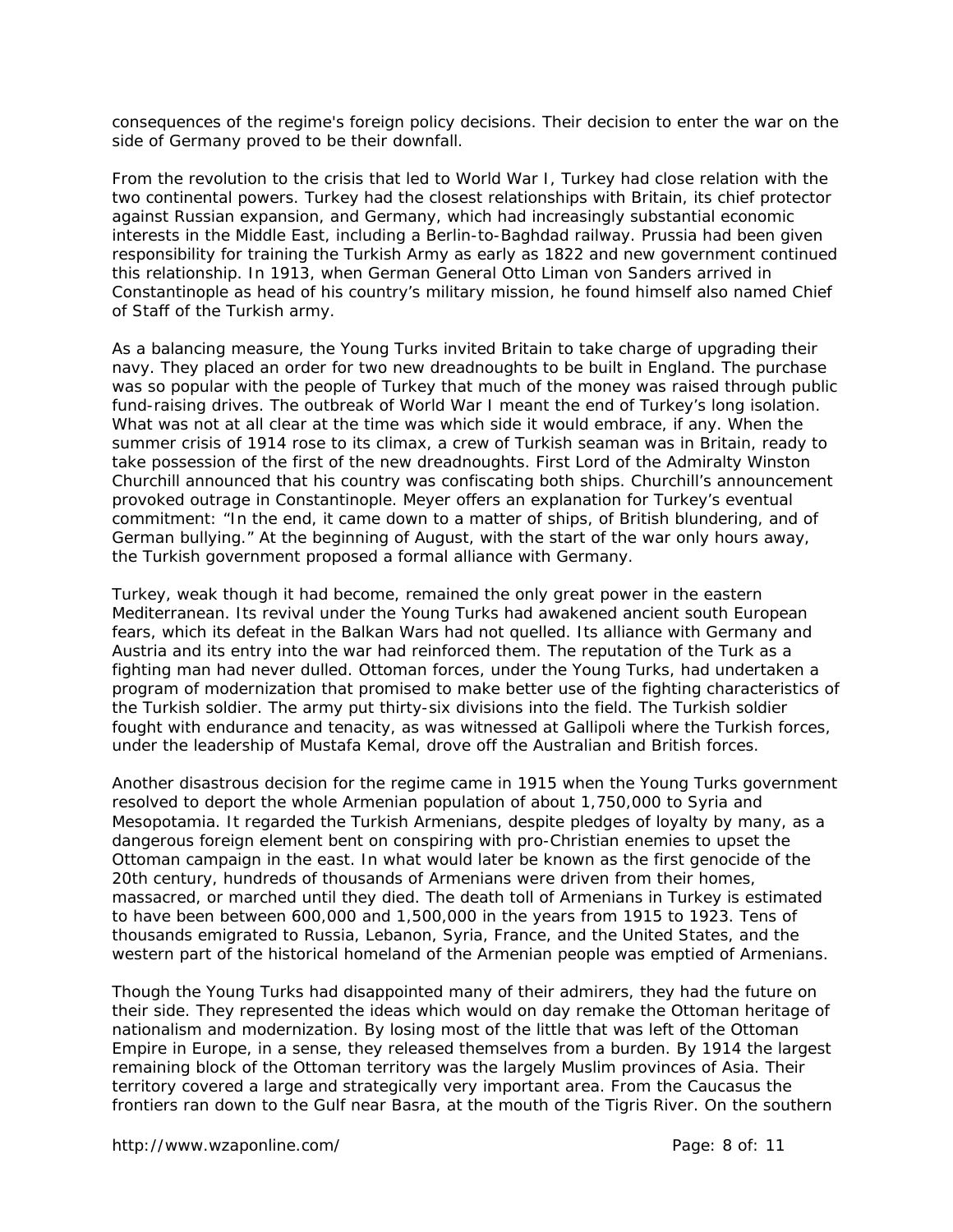shore of the Gulf Ottoman rule ran around Kuwait and then back to the coast as far south as Qatar. From here the coasts of Arabia right around to the entrance of the Red Sea were in one way or another under British influence, but the whole interior and Red Sea coast was Ottoman. The ancient lands of Palestine, Syria, and Mesopotamia were still all Turkish. This was the heartland of historical Islam, and the Sultan was still the caliph, its spiritual leader. This heritage was to crumble as the strategy and politics of world war played upon it along with European cultural influences. On the eve of the world war over a hundred Arabic newspapers were published in the Ottoman Empire outside Egypt.

An important crystallization had followed the triumphant Young Turks and their modernizing tendencies. Secret societies and open groups of dissidents were formed among Arab exiles, notably in Paris and Cairo. In the background was another uncertain factor: the rulers of the Arabian Peninsula, whose allegiance to the sultan was shaky. The latest converts to the culture of territorial nationalism were the Jews. In the long history of Jewry, assimilation, still barely achieved in many European countries after the liberating age of the French Revolution, was now replaced by nationalism. The desired location had not at once been clear as Argentina and Uganda were suggested. By the end of the century Zionist opinion had come to rest finally on Palestine. Jewish immigration there had begun, though still on a small scale.

At the end of the war, with defeat imminent, the Young Turk Cabinet resigned on Oct. 9, 1918, less than a month before the Ottomans signed the Armistice of Mudros. The disbanding process of the CUP was achieved through military trials. As the military position of the Central Powers disintegrated in October 1918, the government resigned. A new Grand Vizier, Damad Ferid Pasha, negotiated the Armistice of Mudros at the end of the month. The position of the CUP was untenable, and its top leaders fled three days later. The parliament in Istanbul could not function, and in the end the British closed the parliament. The initial peace agreement with the Ottoman Empire was the Armistice of Mudros, followed by the Treaty of Sevres. The Treaty of Sevres was signed by the Ottoman Empire but it was destined never to be ratified. Its terms were admittedly severe, and they were widely criticized as vindictive. The Treaty of Sevres was the end of the Ottoman Empire and the Young Turks' rule and led to the war of independence in 1920.

The Young Turk movement had its climax in the Young Turk Revolution of 1908, which marked a defining moment in Ottoman history and made a profound impact on the shaping of the modern Middle East and the Balkans. Because of the revolution, an area from Scutari in Albania to Basra (present day Iraq) became acquainted with political parties, nationalist clubs, elections, and the idea of constitutional rights. The revolution's success made it one of the more momentous events of the first years of the twentieth century, causing many other movements to imitate the Young Turks' Committees. Immediately after the revolution, for example, some Greek newspapers encouraged the Greek military to carry out a similar revolution. A Military League founded upon the model of the Turkish Committee of Union and Progress, carried out a coup in 1909.

Muslims were strongly impacted by the revolution and by the work of the CUP. The Persian community in Istanbul founded the Iranian Union and Progress Committee. More significantly, the Persian constitutionalist expatriates adopted for their own organization the CUP's regulations exactly as issued in 1909. Indian Muslims imitated the CUP oath for joining the organization. In Bukhara, the Judaists and the leaders of the Young Bukhara movement were deeply influenced by the Young Turk Revolution and saw it as an example to emulate.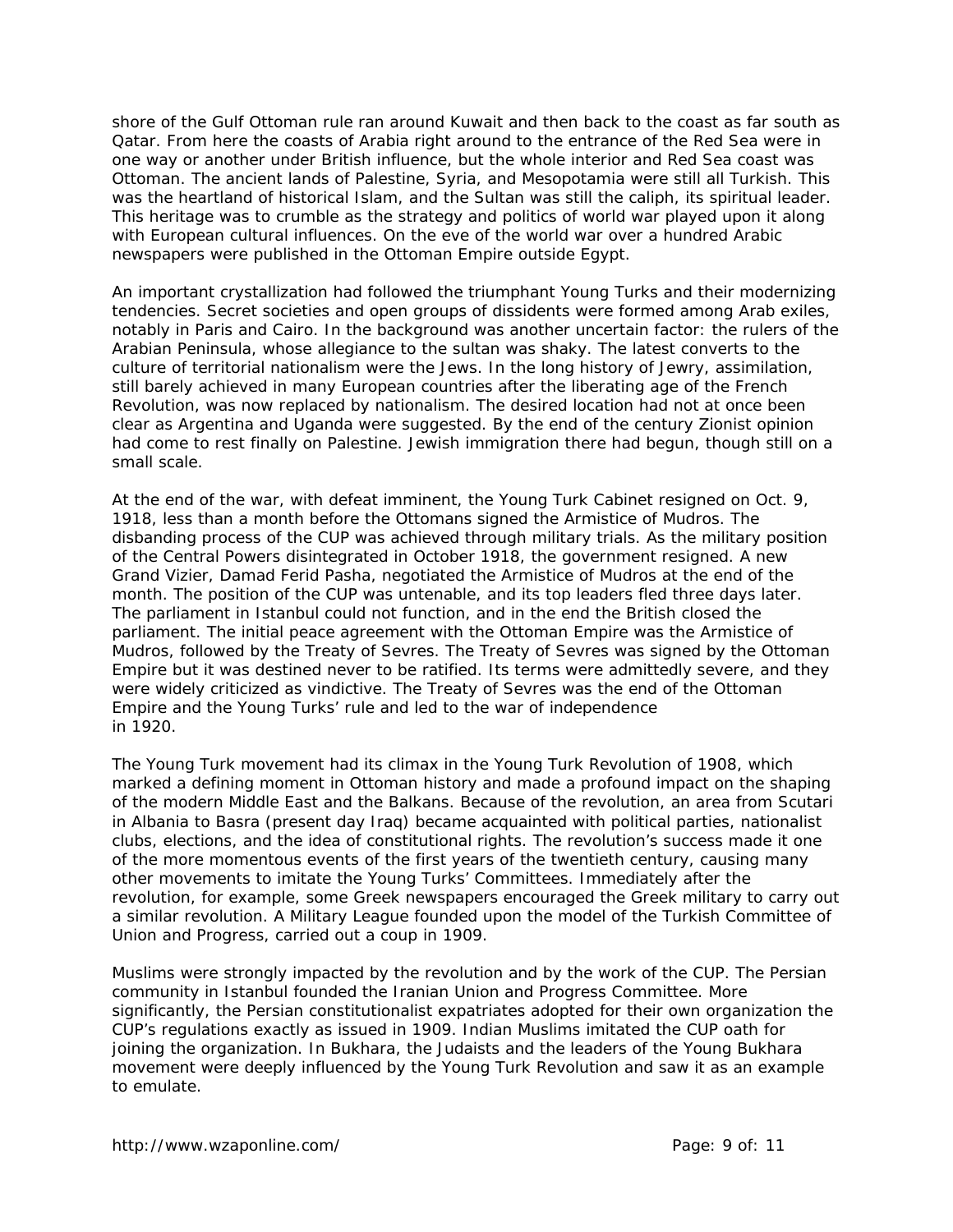The revolution and the Commitee of Union and Progress's work remained for a long period a model for Muslims in many countries. The impact of the Young Turks on shaping the official ideology of early modern Turkey went far beyond the political changes they effected. Leon Trotsky was influenced by the tactics of the Young Turks as he wrote about revolution in Russia. The revolution had an influence on their desire for a homeland. Arab nationalism is directly traceable to the ideas propagated by the revolution. Even with the negatives aspects of their rule, the Young Turks were responsible for instituting the beginnings of modern politics in the Middle East, for expanding education and journalism, and for realizing economic, social, and administrative reforms. The effects of the Young Turks Revolution on the politics of the Balkans are still being felt as conflict persists in the region. The revolution was truly a defining movement and provides us broad lessons for the interpretation of world history.

## **Bibliography**

- Bloxham, Donald. The Great Game of Genocide: Imperialism, Nationalism, and the Destruction of the Ottoman Armenians. Oxford: Oxford University Press, 2005.
- Colton, Joel, Kramer, Lloyd, Palmer, R. R. The History of the Modern World, Ninth Edition. New York: McGraw-Hill, 2002.
- Findley, Carter. The Turks in World History. New York: Oxford University Press, 2005.
- Glenny, Misha. The Balkans: Nationalism, War, and the Great Powers, 1804-1999. New York: Penguin Books, 1999.
- Hanioglu, M. Sukru. Preparation for a Revolution. New York: Oxford University Press, 2001.
- Hanioglu, M. Sukru. The Young Turks in Opposition: Studies in Middle Eastern History. New York: Oxford University Press, 1995.
- Keegan, John. The First World War. New York: Alfred A. Knopf, Inc., 1998
- Kinzer, Stephen. Crescent and Star: Turkey Between Two Worlds. New York: Farrar, Straus and Giroux, 2001.
- Mango, Andrew. Ataturk: The Biography of the Founder of Modern Turkey. New York: Overlook Press, 2002.
- Mansel, Philip. Constantinople: City of the World's Desire, 1453-1924. New York: St. Martin's Griffin, 1998
- Meyer, G.J. A World Undone: The Story of the Great War, 1914 to 1918. New York: Bantam Dell, 2006.
- Owen, Roger. State, Power and Politics in the Making of the Modern Middle East, 3rd Ed. New York Taylor & Francis Routledge, 2004.
- Roberts, J.M. The New History of the World. New York: Oxford University Press, 2003.
- Trotsky, Leon. "The Young Turks." Kievskaya Mysl, No.3, 3 January 1909, Internet Archive. <http://www.marxists.org/archive/trotsky/1909/01/1909-turks.htm>